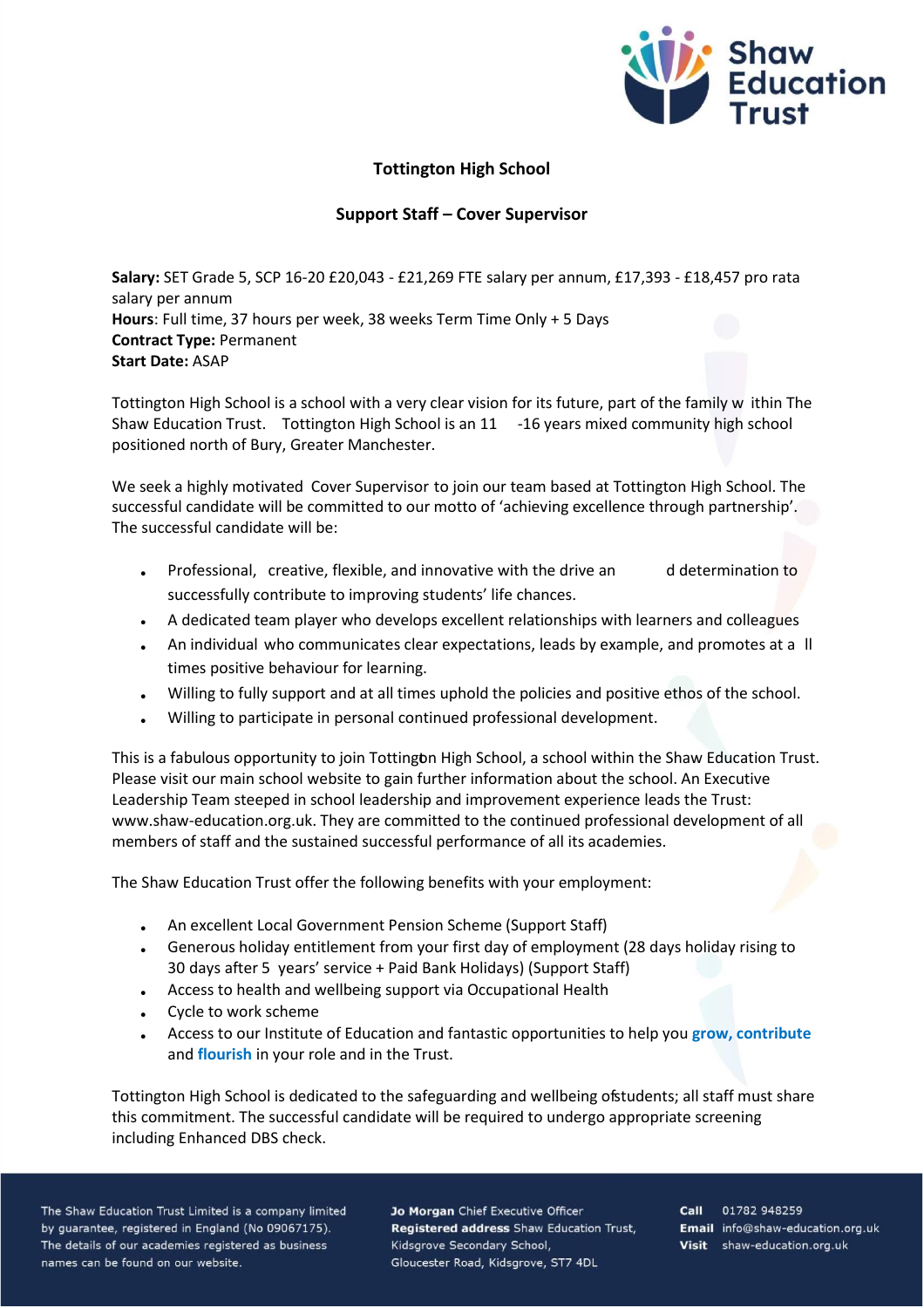Please click on the following link to refer to SE[T Safeguarding and Child Protection Policy](https://www.shaw-education.org.uk/uploads/New%20SET%20documents/Central%20Policies/Safeguarding%20and%20Pupil%20Protection%20Policy%202021-22.pdf)

For an informal discussion and further information about the post, please email our Headteacher, Mrs Brett: ebrett@tottington.shaw-education.org.uk

Further details and application forms are available from the school website:

<https://www.tottington.bury.sch.uk/current-vacancies/> [o](https://www.tottington.bury.sch.uk/current-vacancies/)r Shaw Education Website: <http://www.shaw-education.org.uk/careers.html>

Should you wish to apply, please return your completed application to [nraji@tottington.shaw-education.org.uk](mailto:nraji@tottington.shaw-education.org.uk)

In accordance with our safer recruitment policy CV's will not be accepted

**Closing Date:** 4 th July 2022 at 9am **Interviews:** Week Commencing 4<sup>th</sup> July 2022